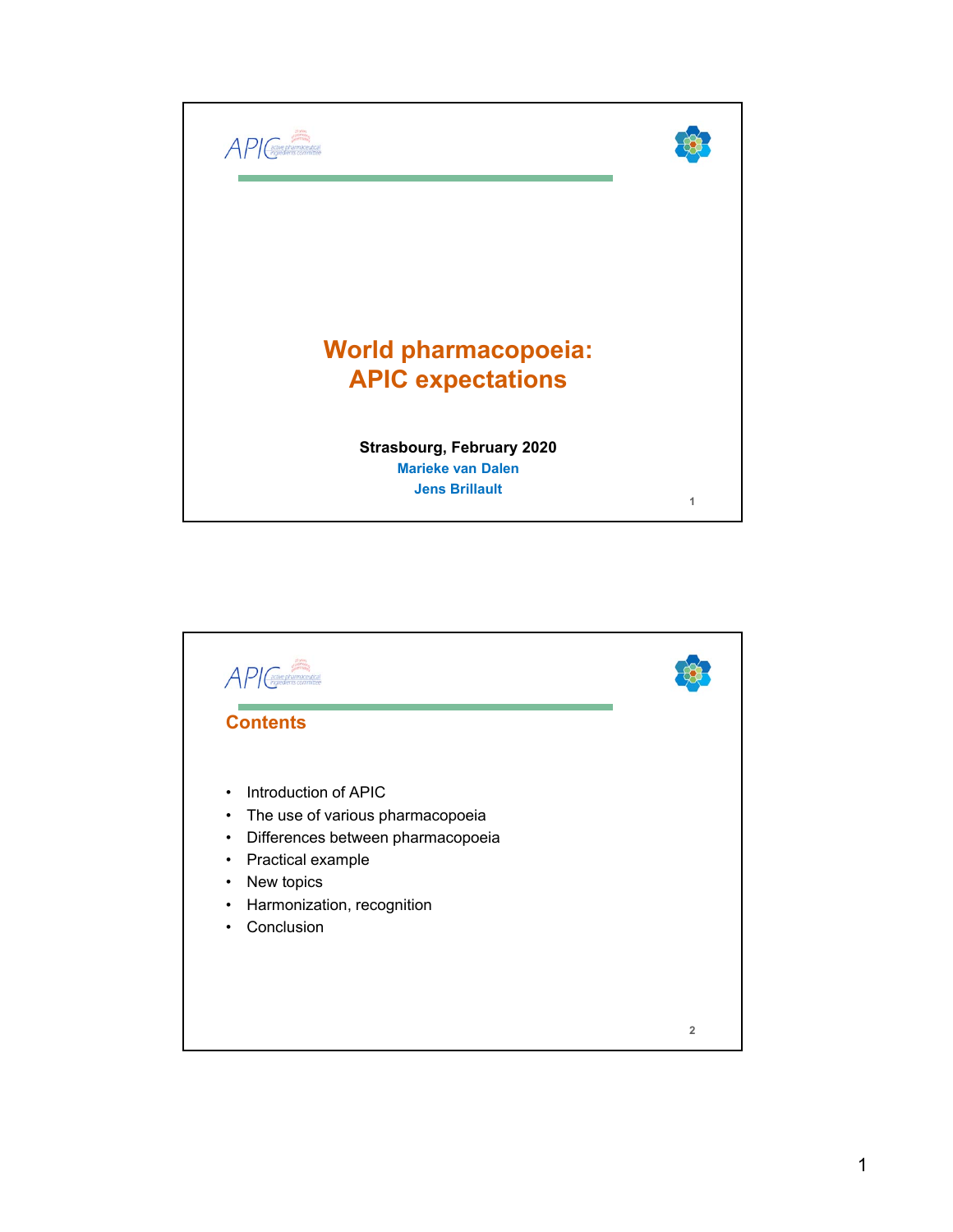

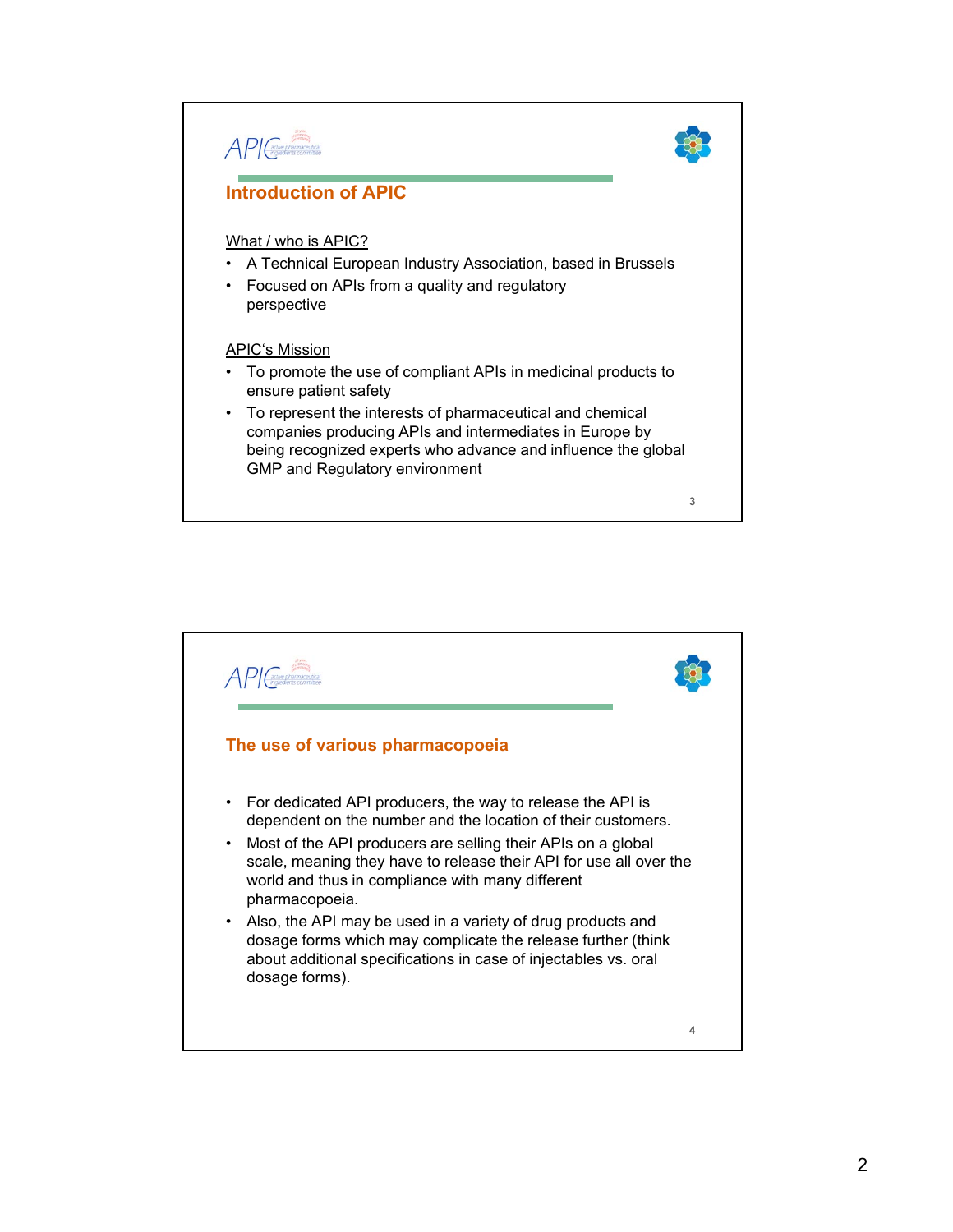

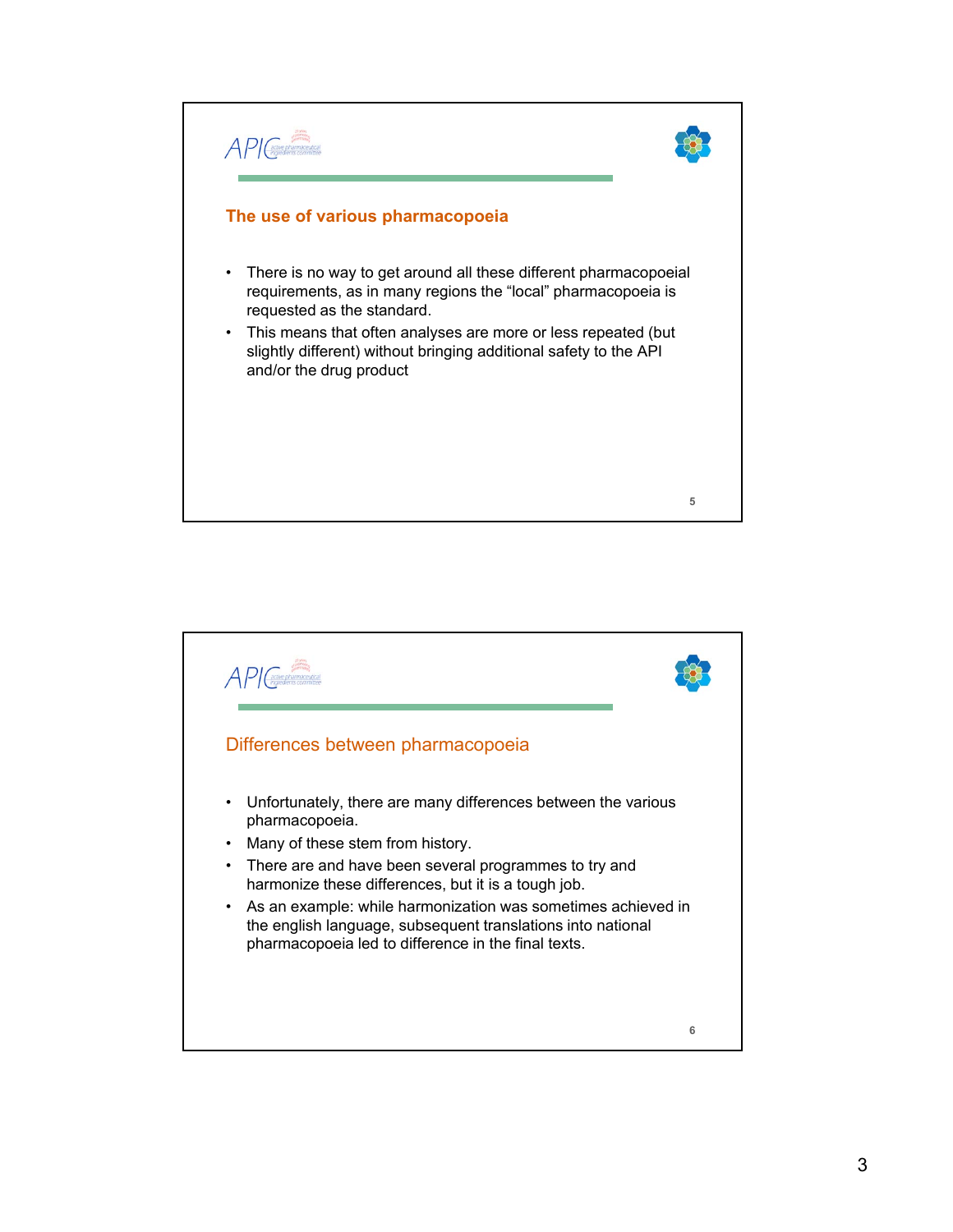

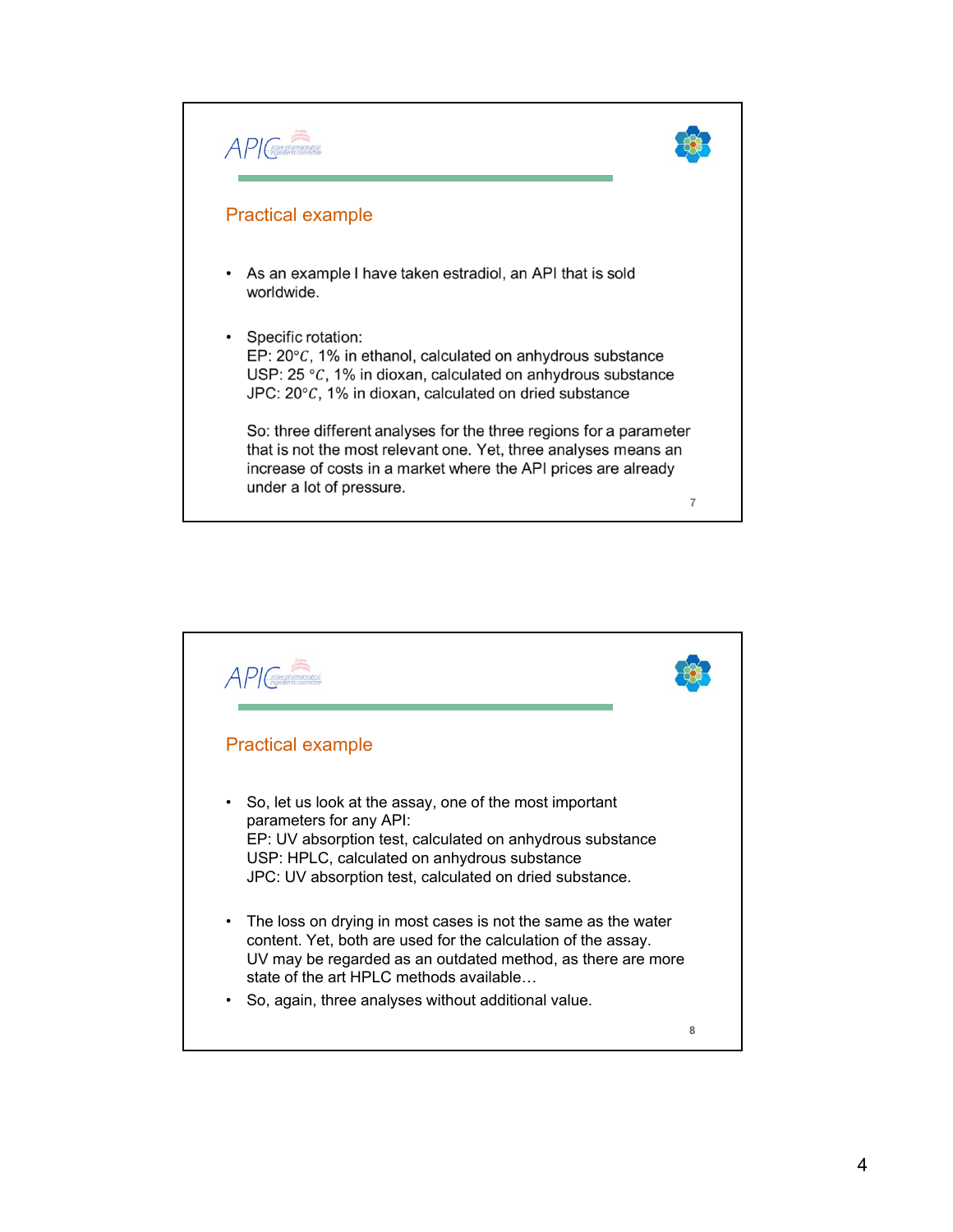![](_page_4_Picture_0.jpeg)

![](_page_4_Picture_1.jpeg)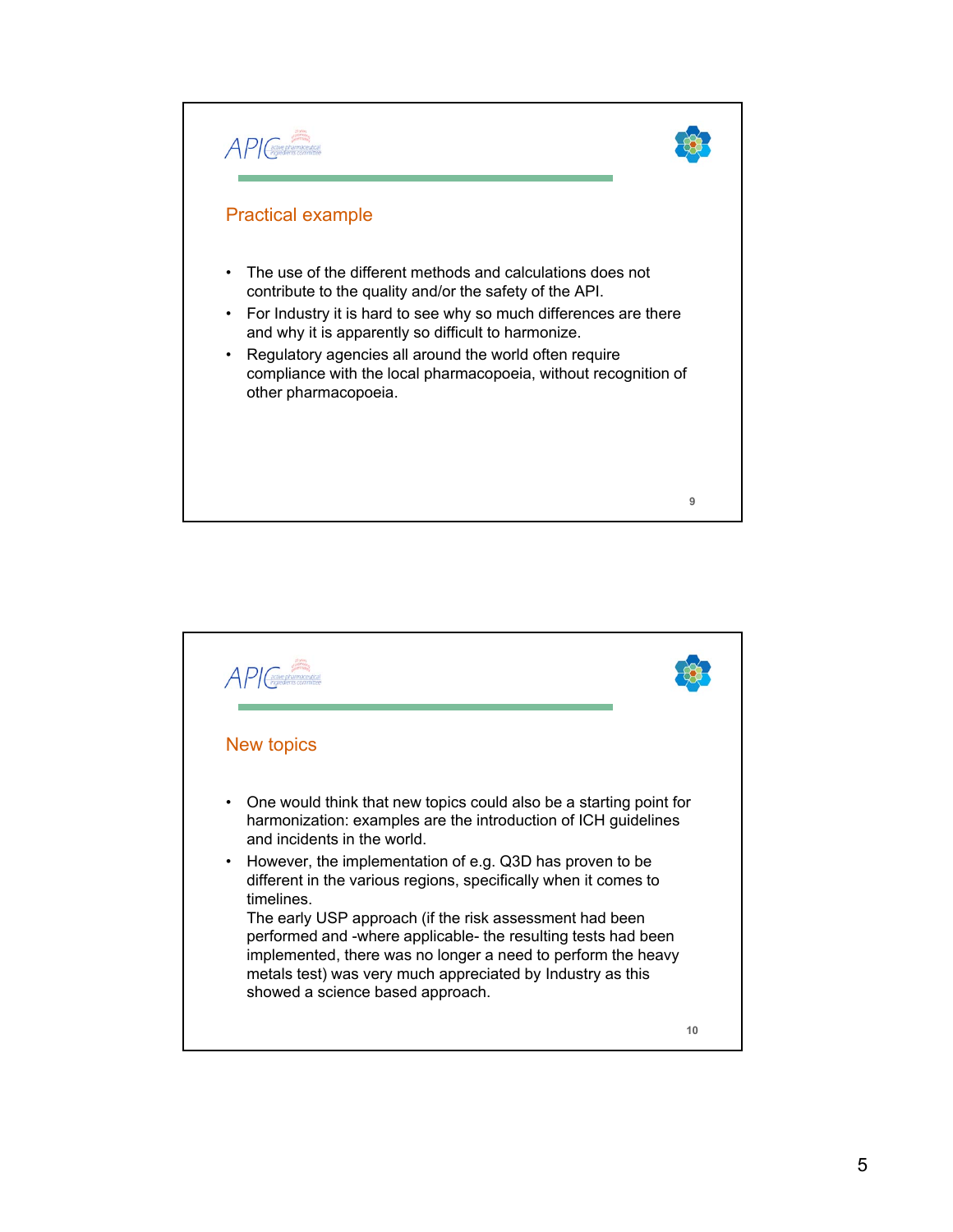![](_page_5_Picture_0.jpeg)

![](_page_5_Picture_1.jpeg)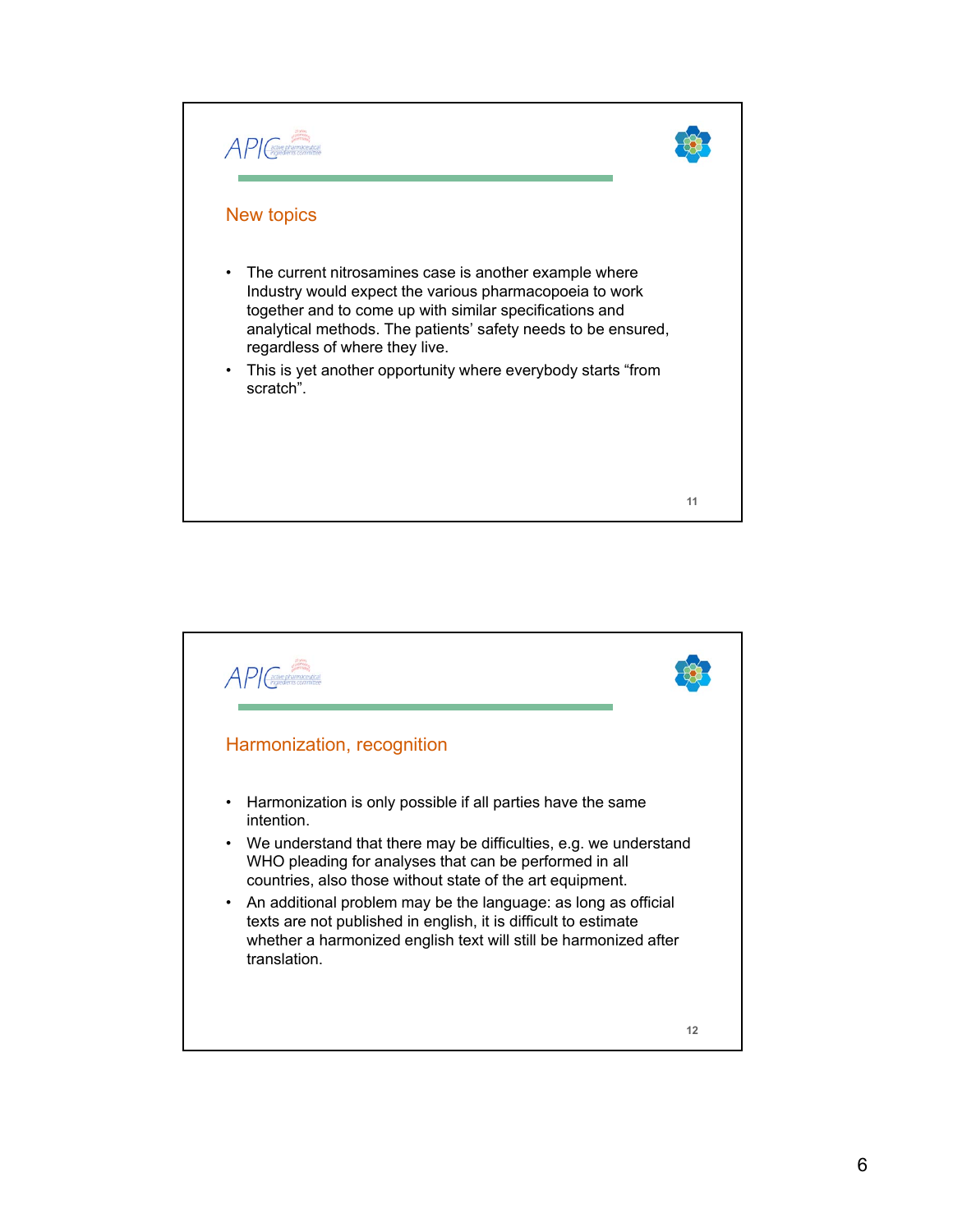![](_page_6_Picture_0.jpeg)

![](_page_6_Picture_1.jpeg)